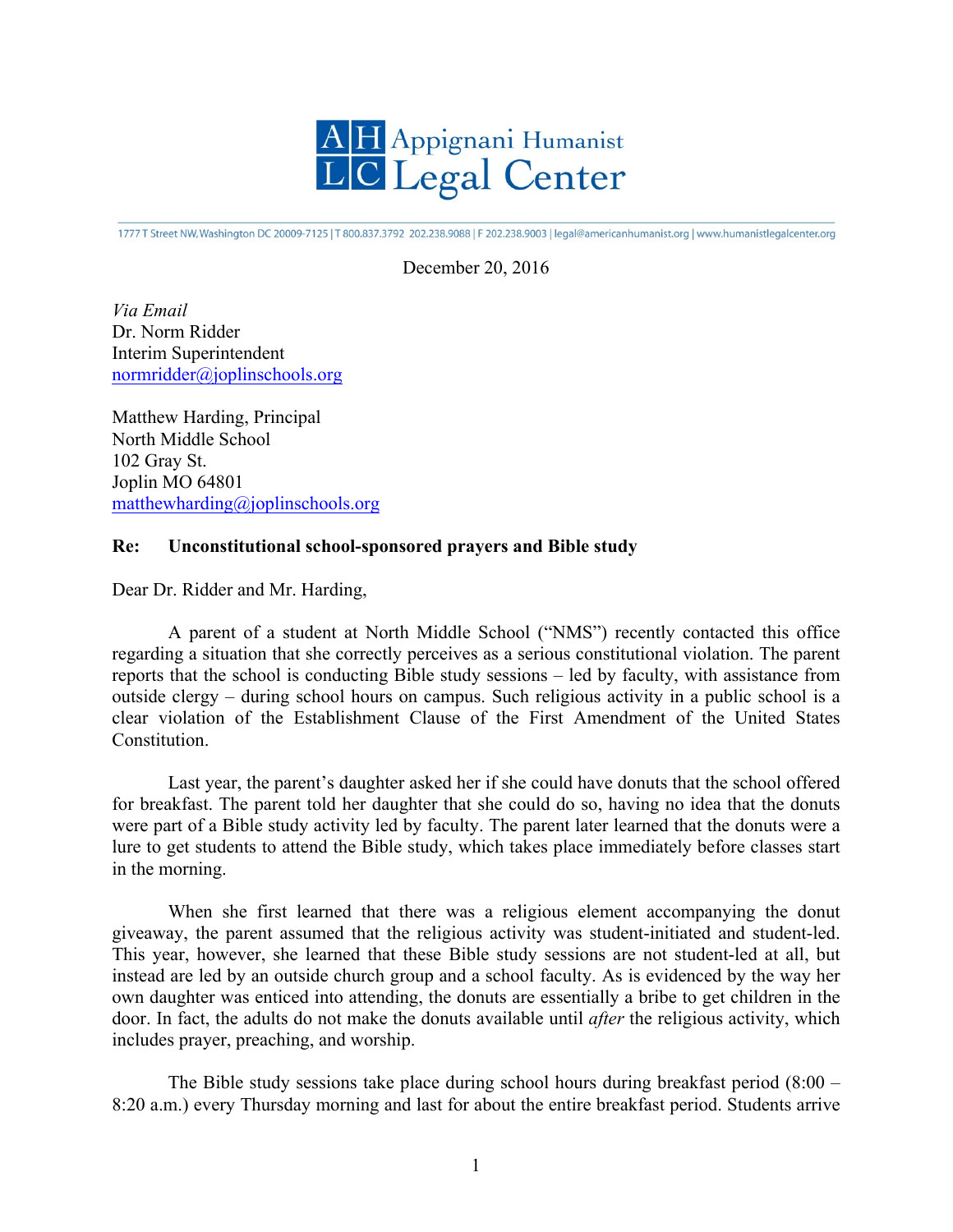at school as early as 7:20 a.m. The first bell rings at 8:00 a.m. for breakfast, and the second bell rings at 8:25 am. The sessions are held in the auditorium. An NMS teacher, Mrs. Olsen, along with two to five people from a church, lead the meetings. Mrs. Olsen and/or the church staff stand at the auditorium doors to invite students in under the guise of "free donuts." Students cannot get the donuts until service is over.

Several prayers and religious lessons take place in each session. Adults typically ask if any of the student want to lead the group in prayer. If a student says "yes," staff calls on them to lead a prayer for the group. If no one says "yes," the adults will lead the group prayer. Adults (either Mrs. Olsen or church staff) read scripture to the students; this is called a "lesson." During the December 8, 2016 meeting, in addition to straight-out prayers occurring, Mrs. Olsen spoke to the students about Advent candles and the meaning behind them. During the December 15, 2016, meeting, one adult encouraged students to ask their friends to join for the "Christmas party." Mrs. Olsen then asked someone to lead the prayers and "talk to Jesus for us" and "pray for us." She then continued to talk about Advent candles from the previous week, and she also read scripture. One of the men from the church took over for more preaching. A child then closed the session with a prayer.

The parent, who this year has a son attending the school as well, is a member of the American Humanist Association (AHA), and she strongly objects to the promotion of Christianity, or any other religion, by her children's public school. The AHA is a national nonprofit organization with over 600,000 supporters and members across the country, including many in Missouri. The mission of AHA's legal center is to protect one of the most fundamental principles of our democracy: the constitutional mandate requiring a separation of church and state. Our legal center includes a network of cooperating attorneys from around the country, including Missouri, and we have litigated constitutional cases in state and federal courts from coast to coast, including in Missouri.

The First Amendment's Establishment Clause "commands a separation of church and state." *Cutter v. Wilkinson*, 544 U.S. 709, 719 (2005). It requires the "government [to] remain secular, rather than affiliate itself with religious beliefs or institutions." *Cnty. of Allegheny v. ACLU,* 492 U.S. 573, 610 (1989). The government "may not promote or affiliate itself with any religious doctrine or organization," "discriminate among persons on the basis of their religious beliefs and practices." *Id.* at 590-91. "Neither a state nor the Federal Government can, openly or secretly, participate in the affairs of any religious organizations or groups and vice versa." *Everson v. Bd. of Ed*, 330 U.S. 1, 16 (1947).

To comply with the Establishment Clause, governmental activity must pass the *Lemon*  test, <sup>1</sup> pursuant to which it must: (1) have a secular purpose; (2) not have the effect of advancing or endorsing religion; and (3) not foster excessive entanglement with religion. *Allegheny*, 492 U.S*.* at 592. Government action "violates the Establishment Clause if it fails to satisfy any of these prongs." *Edwards v. Aguillard*, 482 U.S. 578, 583 (1987). In addition, in *Lee v. Weisman*, the Supreme Court formulated the separate "coercion test," declaring that "at a minimum, the [Establishment Clause] guarantees that government may not coerce anyone to support or participate in religion or its exercise." 505 U.S. 577, 587 (1992).

<sup>&</sup>lt;sup>1</sup> The test is derived from *Lemon v. Kurtzman*, 403 U.S. 602, 612 (1971).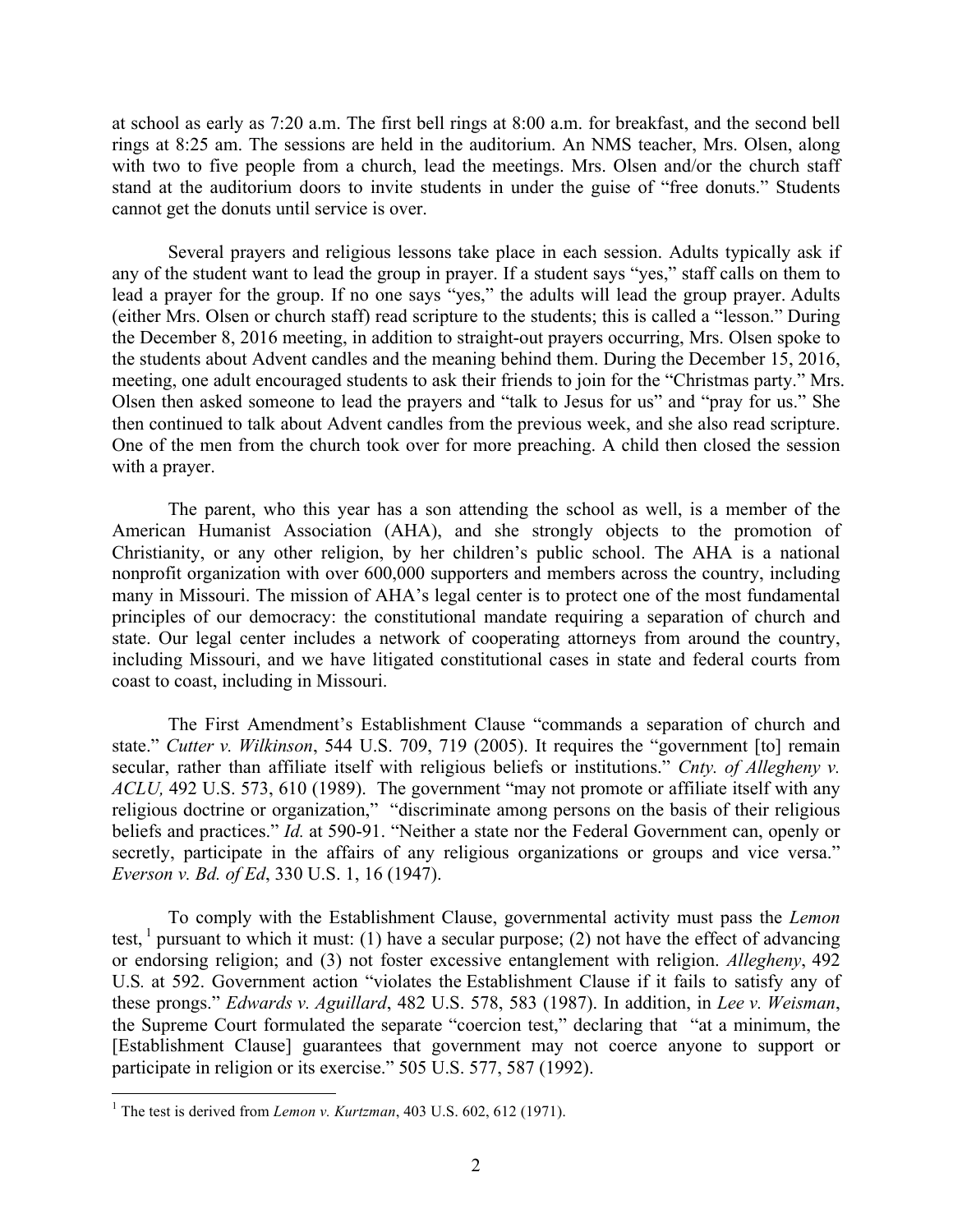The Supreme Court "has been particularly vigilant in monitoring compliance with the Establishment Clause in elementary and secondary schools," *Edwards*, 482 U.S. at 583-84, where "there are heightened concerns with protecting freedom of conscience from [even] subtle coercive pressure." *Lee*, 505 U.S. at 592. *See Santa Fe Indep. Sch. Dist. v. Doe*, 530 U.S. 290, 303 (2000) (student-led, student-initiated prayers before high school football games unconstitutional); *Lee v. Weisman* (nondenominational prayer at graduation unconstitutional); *McCollum v. Bd. of Ed.*, 333 U.S. 203, 231 (1948).

School "officials have long been prohibited by the Establishment Clause from inserting religious exercises into school activities." *S.D. v. St. Johns Cnty. Sch. Dist*., 632 F. Supp. 2d 1085, 1093 (M.D. Fla. 2009). *Lee* and *Santa Fe* are "merely the most recent in a long line of cases carving out of the Establishment Clause what essentially amounts to a per se rule prohibiting public-school-related or -initiated religious expression or indoctrination." *Doe v. Duncanville Indep. Sch. Dist*., 994 F.2d 160, 165 (5th Cir. 1993). The Supreme Court has issued numerous decisions "of considerable parentage that prohibits prayer in the school classroom or environs." *Id.* at 164.<sup>2</sup> As the Eighth Circuit pointed out, "the cases are quite clear that government-mandated prayer for students in public schools is impermissible, see, e.g., *Lee v. Weisman*, . . . as is student-led and student-initiated prayer at public school functions, see *Santa Fe*." *Warnock v. Archer*, 380 F.3d 1076, 1080 (8th Cir. 2004).

The Establishment Clause "absolutely prohibit[s] government-financed or governmentsponsored indoctrination into the beliefs of a particular religious faith." *School Dist. v. Ball*, 473 U.S. 373, 385 (1985). Constitutional doctrine teaches that a school cannot endorse religion in the classroom, *Wallace*, 472 U.S. 38; *Stone*, 449 U.S. 39; *Schempp*, 374 U.S. 203; *Engel*, 370 U.S. 421, or at events it hosts, *Santa Fe*, 530 U.S. 290; *Lee*, 505 U.S. 577. *See also Doe v. Elmbrook Sch. Dist*., 687 F.3d 840, 856 (7th Cir. 2012), *cert. denied*, 134 S. Ct. 2283 (2014). In *Stone*, for instance, the Court held that simply posting a small copy (16 x 20 inches) of the Ten Commandments in a classroom had an unconstitutional religious effect. 449 U.S. at 41. The Court recognized that "[p]osting of religious texts on the wall serves no such educational function. If the posted copies of the Ten Commandments are to have any effect at all, it will be to induce the schoolchildren to read, meditate upon, perhaps to venerate and obey, the Commandments. However desirable this might be as a matter of private devotion, it is not a permissible state objective under the Establishment Clause." *Id.* at 42.

"The State must be certain … that subsidized teachers do not inculcate religion." *Lemon*, 403 U.S. at 619. School districts must not permit any "of its teachers' activities [to] give[] the impression that the school endorses religion." *Marchi v. Board of Coop. Educ. Servs.*, 173 F.3d 469, 477 (2d Cir. 1999). *See Bell v. Little Axe Indep. Sch. Dist*., 766 F.2d 1391, 1396-97 (10th Cir. 1985) (unconstitutional endorsement when teachers "participat[ed] in religiously-oriented

 <sup>2</sup> *See Santa Fe*, 530 U.S. at 294 (student prayers at football games unconstitutional); *Lee*, 505 U.S. at 580-83 (1992) (prayers at graduation ceremonies unconstitutional); *Wallace v. Jaffree*, 472 U.S. 38, 40-42 (1985) (moment of silence to start school day unconstitutional); *Stone v. Graham*, 449 U.S. 39 (1980) (posting of Ten Commandments on classroom walls unconstitutional); *Sch. Dist. Abington v. Schempp*, 374 U.S. 203, 205 (1963) (daily scripture readings unconstitutional); *Engel v. Vitale*, 370 U.S. 421, 422-23 (1962) (school prayer unconstitutional); *Karen B. v. Treen*, 653 F.2d 897 (5th Cir. 1981), *aff'd*, 455 U.S. 913 (1982) (prayers by students and teachers in classroom unconstitutional)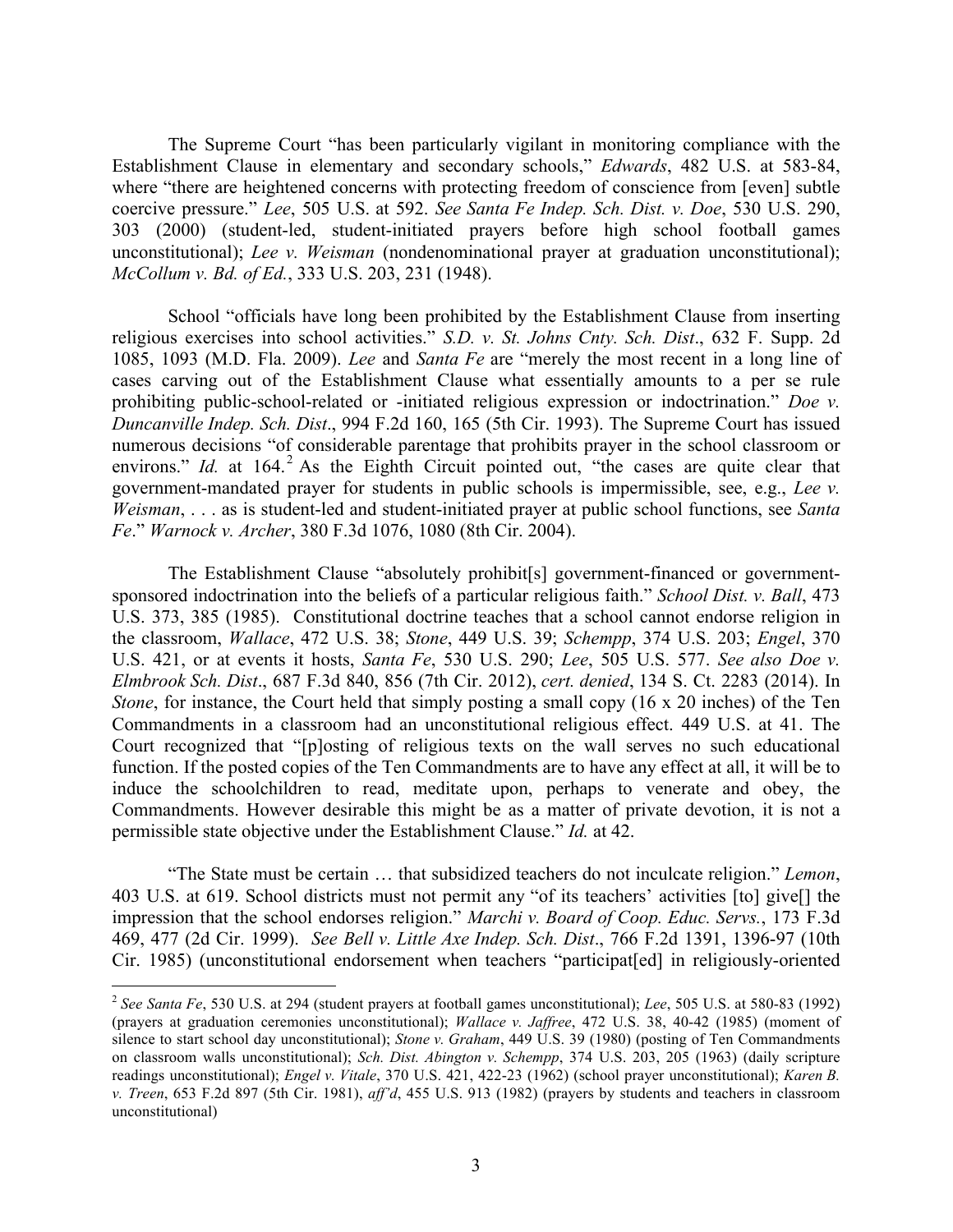meetings"); *Karen B*, 653 F.2d 897; *Borden v. Sch. Dist.*, 523 F.3d 153, 174 (3rd Cir. 2008) (coach silently bowing head and kneeling while team prayed violated Establishment Clause); *Holloman v. Harland*, 370 F.3d 1252, 1285 (11th Cir. 2004) (teacher's practice of initiating silent prayer with her students violated Establishment Clause); *Doe v. Duncanville Indep. Sch. Dist*., 70 F.3d 402 (5th Cir. 1995); *Roberts v. Madigan*, 921 F.2d 1047, 1056-58 (10th Cir. 1990) (teacher's Bible in classroom "had the primary effect of communicating a message of endorsement"). A teacher's "[religious] speech can be taken as directly and deliberately representative of the school." *Bishop v. Aronov*, 926 F.2d 1066, 1073 (11th Cir. 1991).

Faculty "inviting or encouraging students to pray violates the First Amendment." *Herdahl v. Pontotoc County Sch. Dist*., 933 F. Supp. 582, 591 (N.D. Miss. 1996). Even "permit[ting] [a teacher] to discuss his religious beliefs with students during school time on school grounds would violate the Establishment Clause." *Peloza v. Capistrano Unified Sch. Dist.*, 37 F.3d 517, 522 (9th Cir. 1994). Yet here, a teacher is not merely "discussing" religious beliefs with students, which alone would be constitutionally problematic, but is actively promoting and leading prayer and Bible study during school hours. Undoubtedly, such conduct fails each prong of the disjunctive *Lemon* test as well as the separate coercion test, *infra.*

No possible secular purpose exists for the teacher's actions in leading a Bible study club and promoting prayer during school hours. Where, as here, the government promotes an "intrinsically religious practice," it "cannot meet the secular purpose prong." *Jager v. Douglas Cnty. Sch. Dist.*, 862 F.2d 824, 829-30 (11th Cir. 1989).<sup>3</sup> A religious purpose may be inferred in this instance since "the government action itself besp[eaks] the purpose . . . [because it is] patently religious." *McCreary*, 545 U.S. at 862-63. *See also Santa Fe*, 530 U.S. at 309-10 ("infer[ring] that the specific purpose of the policy" permitting but not requiring student-led prayers was religious thus failing the purpose prong); *Karen*, 653 F.2d at 901 (no secular purpose in authorizing teacher-initiated prayer at the start of school day) *aff'd*, 455 U.S. 913 (1982).

Indeed, because "prayer is 'a primary religious activity in itself,'" a "teacher or administrator's intent to facilitate or encourage prayer in a public school is *per se* an unconstitutional intent to further a religious goal." *Holloman v. Harland*, 370 F.3d 1252, 1285 (11th Cir. 2004) (teacher's practice of initiating silent prayer with her students with "let us pray" and ending it with "amen" violated Establishment Clause). *See, e.g*., *Duncanville*, 70 F.3d 402 (5th Cir. 1995) (school district's practice of allowing its employees to participate and supervise student prayers during basketball practices and games violated Establishment Clause); *Steele*, 845 F.2d at 1493 (8th Cir. 1988) (affirming district court order that held that the school "violated the establishment clause . . . by permitting teachers to conduct prayer and religious activities at mandatory school functions.").

In *Peloza*, the Ninth Circuit held that a teacher's mere discussion of religion with students before and after class "would not have a secular purpose." 37 F.3d at 522. *See also Collins v. Chandler Unified Sch. Dist*., 644 F.2d 759, 760-63 (9th Cir. 1981) (opening "assemblies with prayer has no apparent secular purpose"); *Holloman*, 370 F.3d at 1285-86 (teacher's participation in silent prayer with students "during the school day" lacked secular

 <sup>3</sup> *See Stone*, 449 U.S. at 41; *Jaffree v. Wallace*, 705 F.2d 1526, 1534-35 (11th Cir. 1983), *aff'd* 472 U.S. 38 (1985); *N.C. Civil Liberties Union v. Constangy*, 947 F.2d 1145, 1150 (4th Cir. 1991)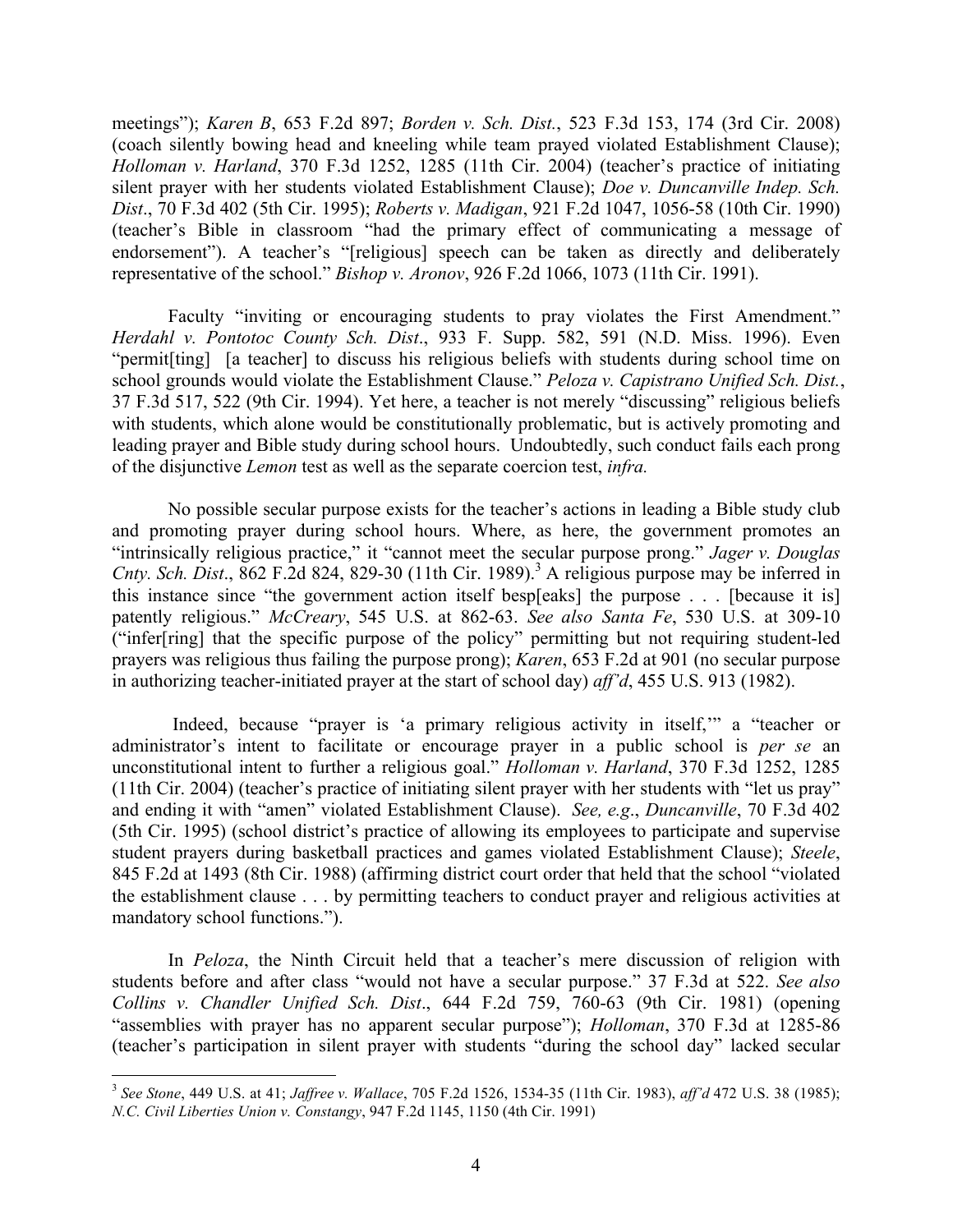purpose); *Karen B. v. Treen*, 653 F.2d 897, 901 (5th Cir. 1981) (no secular purpose in authorizing teacher-initiated prayer at the start of school day) *aff'd*, 455 U.S. 913 (1982).

Yet regardless of the purposes motivating it, the teacher's actions in leading and promoting a Bible study fails *Lemon*'s effect prong. The "effect prong asks whether, irrespective of government's actual purpose, the practice under review in fact conveys a message of endorsement or disapproval [of religion]." *Wallace*, 472 U.S. at 56 n.42 (quotation marks omitted). The "prohibition against governmental endorsement of religion 'preclude[s] government from conveying or attempting to convey a message that religion or a particular religious belief is favored or preferred.'" *Allegheny*, 492 U.S. at 593 (citation omitted). Whether "the key word is 'endorsement' 'favoritism,' or 'promotion,' the essential principle remains the same. The Establishment Clause, at the very least, prohibits government from appearing to take a position on questions of religious belief[.]" *Id.* at 593-94.

[A]n important concern of the effects test is whether the symbolic union of church and state effected by the challenged governmental action is sufficiently likely to be perceived by adherents of the controlling denominations as an endorsement, and by the nonadherents as a disapproval, of their individual religious choices.

*School Dist. v. Ball*, 473 U.S. 373, 390 (1985) (internal citation omitted).

There is no question that teachers encouraging "or facilitating any prayer clearly fosters and endorses religion over nonreligion, and so runs afoul of the First Amendment." *Holloman*, 370 F.3d at 1288. Numerous cases have specifically held that the second prong of *Lemon* is violated when faculty participate in prayer with students. *See id.* at 1286-87 (teacher's practice of saying "let us pray" and concluding with "amen" with students had "the effect of both endorsing religious activity, as well as encouraging or facilitating its practice," in violation of second prong); *Borden*, 523 F.3d at 176-77 (coach "was endorsing religion" in violation of the second prong when he silently kneeled and bowed head during prayer with students); *Duncanville II,* 70 F.3d at 405-06 (coach's participation in prayer was "an unconstitutional endorsement."); *Karen B*., 653 F.2d at 899 (permitting teacher to lead students in prayer failed second prong).

NMS allows teachers to lead and participate in prayer with students during school hours thus inevitably endorsing religion. *See Bell*, 766 F.2d at 1396-97 (school unconstitutionally endorsed religion when teachers "participat[ed] in religiously-oriented meetings involving students"); *Roberts*, 921 F.2d at 1056-58. In *Karen B*., the Supreme Court summarily affirmed the Fifth Circuit's holding that a policy, which permitted a teacher to lead the class in prayer, violated the Establishment Clause. 653 F.2d at 899, *aff'd*, 455 U.S. 913 (1982). The court reasoned that the "morning exercises take place on school property during regular school hours." *Id.* In *Duncanville*, the Fifth Circuit held that high school basketball coaches' "participation" in prayer with players was "an unconstitutional endorsement of religion." 70 F.3d at 406. The court explained that the "[d]uring these activities DISD coaches and other school employees are present as representatives of the school and their actions are representative of DISD policies." *Id.*  As such, the court ruled: "DISD representatives' participation…signals an unconstitutional endorsement of religion." *Id.* Likewise, in *Borden*, the Third Circuit held that a football coach unconstitutionally endorsed religion when he silently bowed and took a knee while his team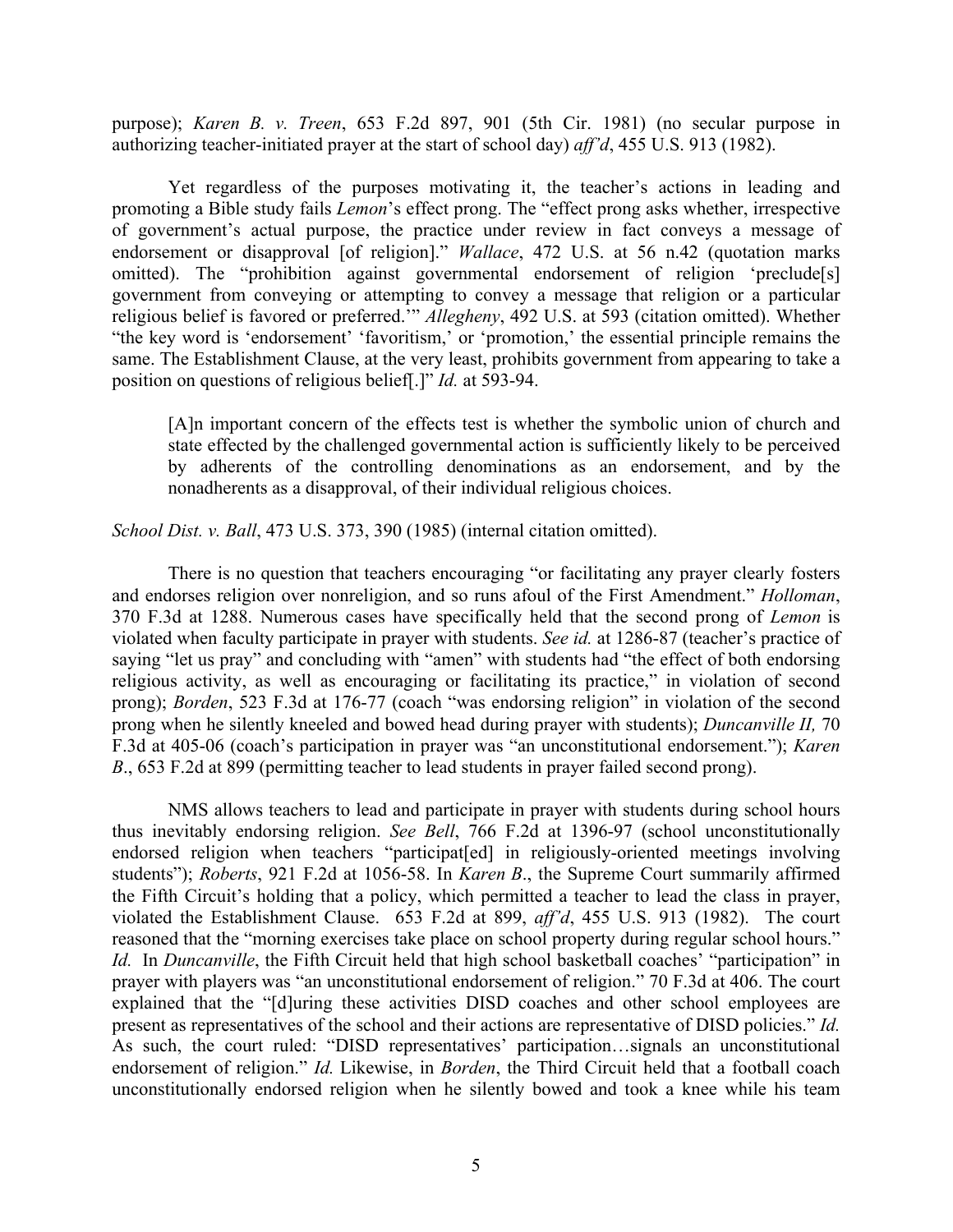prayed. 523 F.3d 153. The court held that merely "demonstrating some approval of … students' prayer" is unconstitutional. *Id.* at 167.

In *Holloman*, the Eleventh Circuit reiterated that "[s]chool personnel may not facilitate prayer simply because a student requests or leads it." 370 F.3d at 1287. Even "genuinely student-initiated speech may constitute state action if the State participates in" it. *Id*. Student religious speech "'must be without oversight, without supervision, subject only to the same reasonable time, place, and manner restrictions as all other student speech in school.'" *Id.*

As in the above cases, the teacher's involvement in the Bible study, "as a participant, an organizer, and a leader" clearly "lead[s] a reasonable observer to conclude that he was endorsing religion." *Borden*, 523 F.3d at 176. NMS has utterly "fail[ed] to divorce itself from the religious content" of the prayers. *Santa Fe*, 530 U.S. at 305. An objective student would undeniably perceive the Bible study and prayers as being "stamped with [the] school's seal of approval." *Id.* at 308. To make matters worse, the teacher uses donuts to encourage students to attend Bible study. In *Quappe*, a teacher "invited her students to attend [Good News] Club meetings." 772 F. Supp. at 1014. The court held that this "established a symbolic nexus between the school and the Club." *Id.* 

The timing of the Bible study sessions – during school hours when students are required to be on campus – heightens the appearance of endorsement and coercion. In *Bell v. Little Axe Indep. Sch. Dist*., for instance, several teachers had been unconstitutionally "participating in religiously-oriented meetings involving students" during school hours "shortly after school buses arrived." 766 F.2d 1391, 1396-97 (10th Cir. 1985). The court stressed: "Nor does it matter that the meetings took place before classes actually began. The students were under the control and supervision of the school from the moment they boarded the school bus." *Id.* at 1406. Even more critically, "it was the 'compulsory education machinery that (drew) the students to school and (provided) any audience at all for the religious activities, whether the buses (had) run or the school day 'officially' begun.'" *Id.* (citations omitted). Eventually, the teachers were disallowed from participating, but one teacher was required to monitor the meetings pursuant to the school's policy. The court found it significant that the teachers had participated in the past when finding that the presence of "even one teacher would produce the same aura of school authorization and approval." *Id*. at 1405.

In *Quappe v. Endry*, a teacher had been promoting and participating in afterschool Good News Club ("GNC") meetings. 772 F. Supp. 1004, 1006, 1014 (S.D. Ohio 1991), *aff'd*, 979 F.2d 851 (6th Cir. 1992). The school refused to allow GNC to meet directly after school and required them to meet at 6:30 p.m. GNC argued that this violated its First Amendment rights while the school argued that an earlier time would violate the Establishment Clause. The court agreed with the school, reasoning that in "her capacity as a teacher, and during her regularly scheduled classes, [the teacher] has also recited prayers . . . allowed religious material to be placed on a table in her classroom, . . . and invited her students to attend Club meetings." *Id.* at 1006-07. The court found that the teacher's "active participation" tainted "the Club's activity and established a symbolic nexus between the school and the Club, thus providing the active government participation necessary to find a constitutional violation." *Id.* at 1014. *Cf. Mergens*, 496 U.S. at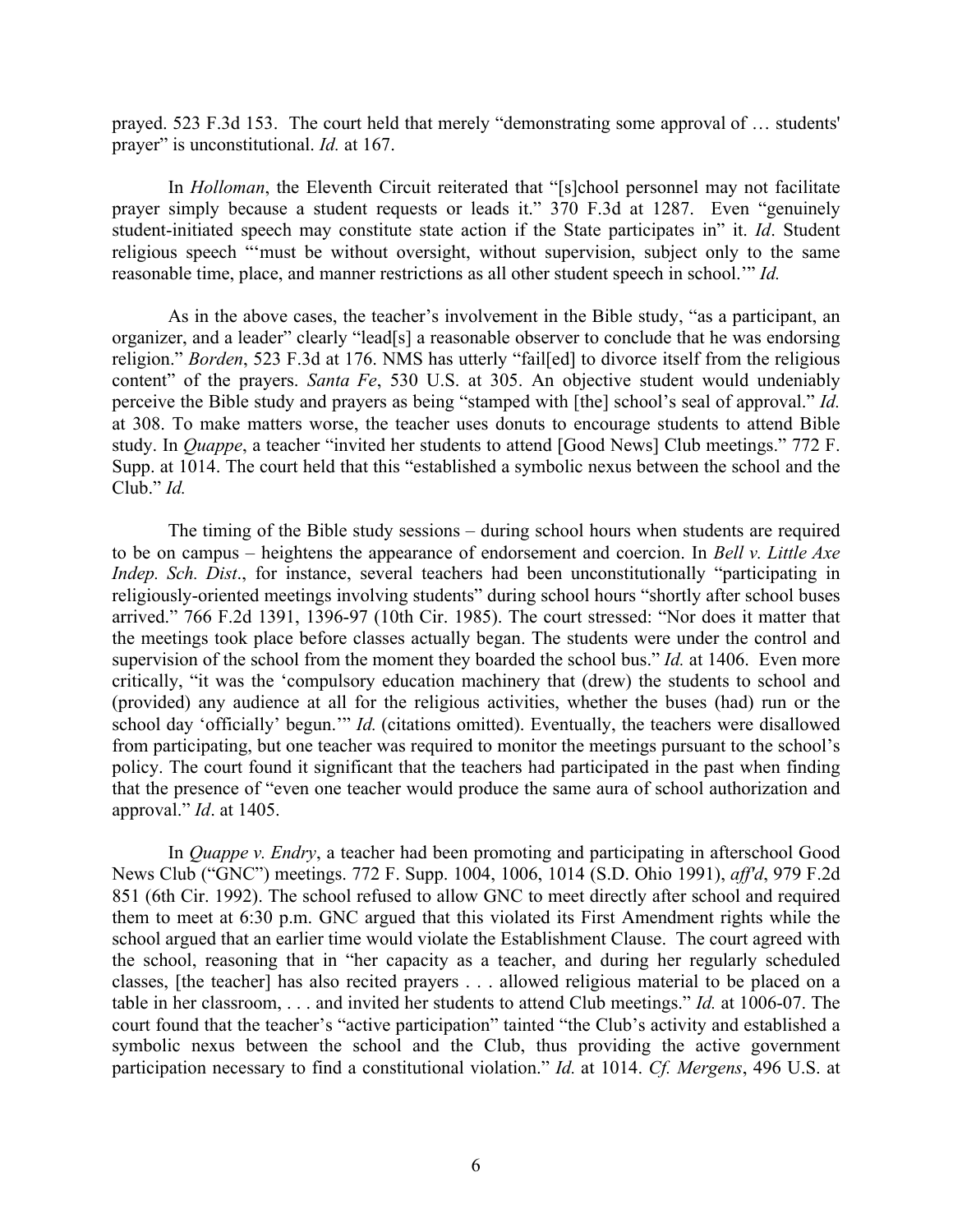251 (explaining that there is less risk of state "endorsement or coercion where . . . no school officials actively participate").

In *Good News Club v. Milford Cent. Sch*., the Court, in permitting a religious community group to use school buildings after school hours, emphasized that there was "simply no integration and cooperation between the school district and the" group, reasoning that its "activities take place *after* the time when the children are compelled by state law to be at the school." 533 U.S. 98, 115-16 n.6 (2001). Also relevant to its conclusion was the fact that "[t]he instructors are *not schoolteachers*." *Id.* at 117-18 (emphasis added). In stark contrast, the Bible study sessions here occur during school hours with the participation of the teacher. *See id.*  ("obviously when individuals *who are not schoolteachers* are giving lessons after school . . . the [Establishment Clause] concerns [are reduced].") (emphasis added).

*Wigg v. Sioux Falls Sch. Dist*., 382 F.3d 807, 810 (8th Cir 2004), is also inapposite. A teacher's participation in a religious community group's meetings held after school, pursuant to the school's community lease policy, was deemed private speech. The rationale was based on *Good News Club*: "when a public school system permits after-hours access to its facilities by one non-school related group, it cannot refuse access to another." *Id*. at 810. Here, by contrast, the Bible study sessions are held *during school hours* and not pursuant to a community lease policy that opens facilities to outside groups on nights and weekends. Moreover, unlike in *Wigg* where "nonparticipating students . . . exited the building before the meetings began," nonparticipating students are on campus and can see the prayers occurring. 382 F.3d at 815.

The Seventh Circuit in *May* upheld a school's decision to prevent teachers from holding devotional sessions before school began even though "[s]tudents were not allowed in the building this early and apparently were unaware of the meetings." 787 F.2d at 1107. The court concluded that teachers have no First Amendment rights to use "school premises for unauthorized meetings unrelated to teaching." *Id.* at 1112.

The third *Lemon* prong, the question of excessive government entanglement with religion, is also violated here. When, as here, teachers are allowed to "occaision[ally] participat[e]" in religious clubs, there is an excessive entanglement with religion, failing *Lemon*'s third prong. *Bell*, 766 F.2d at 1406. *See Duncanville*, 70 F.3d at 406 (faculty's participation in "prayers improperly entangle[d] [the school] in religion"); *Karen B*., 653 F.2d at 902 (permitting teachers to lead prayers would result in "excessive governmental entanglement with religion."); *Mellen v. Bunting*, 327 F.3d 355, 375 (4th Cir. 2003) (university's sponsorship of prayer failed "*Lemon's* third prong."); *Peloza*, 37 F.3d at 522 (allowing a teacher to discuss religion with students "would entangle the school with religion").<sup>4</sup> And when faculty lead and participate in religious activity, they put additional coercive pressure on students. *See Roberts v. Madigan*, 702 F. Supp. 1505, 1516 (D. Colo. 1989) ("a teacher's silent reading of the Bible provokes students' curiosity about the Bible's religious teachings," which is "constitutionally impermissible.").

 <sup>4</sup> *See also Jabr v. Rapides Parish Sch. Bd*., 171 F. Supp. 2d 653, 661 (W.D. La. 2001) ("[t]eachers, who did not actively participate in Bible distribution, but merely observed non-school personnel distribute the material, became excessively entangled with religion in violation of the Establishment Clause."); *Human*, 725 F. Supp. at 1507 (if "an evidently religious study course is taught on school grounds during regular school hours, the school is excessively entangled in it regardless of who teaches such classes.").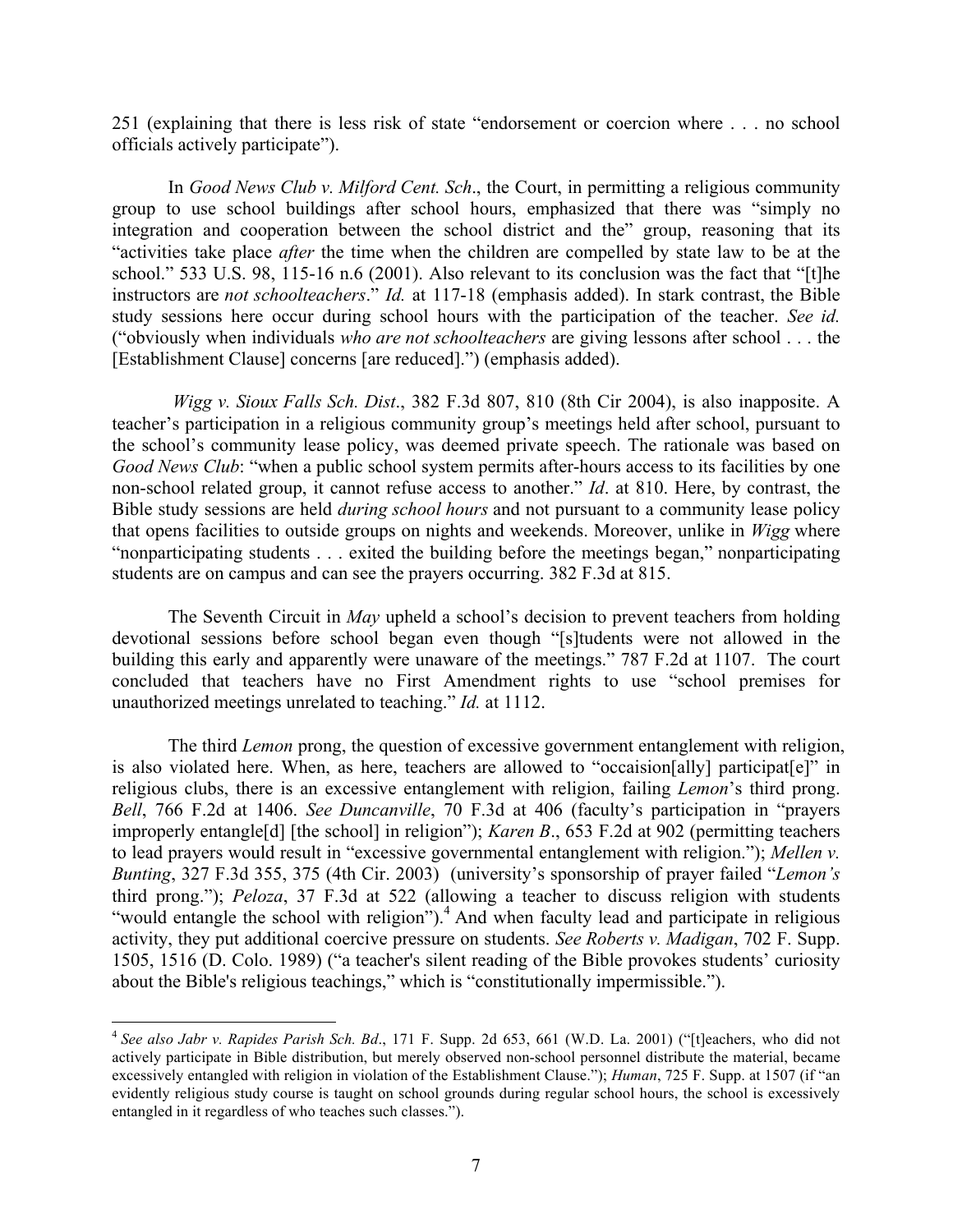Finally, the Bible study sessions violate the Establishment Clause under the coercion test. *Lee*, 505 U.S. at 587-99 (recognizing that unconstitutional coercion may be exercised both directly, such as by mandatory attendance at a religious exercise, and indirectly). The "State exerts great authority and coercive power…because of the students; emulation of teachers as role models and the children's susceptibility to peer pressure." *Edwards*, 482 U.S. at 584. Thus, when a teacher or coach merely participates in student-led prayer, his actions are coercive because such involvement "no doubt 'will be perceived by the students as inducing a participation they might otherwise reject.'" *Duncanville*, 994 F.2d at 165 (quoting *Lee*). "'[T]he government may no more use social pressure to enforce orthodoxy than it may use more direct means.'" *Santa Fe*, 530 U.S. at 312 (quoting *Lee*). In the present case, the teacher is not merely participating in student-initiated religious activity but is both initiating and participating in such activity.

Notably, the Equal Access Act ("EAA") 20 U.S.C. § 4071 expressly limits faculty involvement in religious clubs to a "nonparticipatory capacity" to avoid unconstitutional "endorsement or coercion" or entanglement with religion. *Bd. of Educ. v. Mergens*, 496 U.S. 226, 249-50 (1990)*.* The Court has made clear that "faculty monitors may not participate in any religious meetings, and nonschool persons may not direct, control, or regularly attend activities of student groups." *Id.* at 236, 250-53. Moreover, the "Act prohibits school 'sponsorship' of any religious meetings, § 4071(c)(2), which means that school officials may not promote, lead, or participate in any such meeting, § 4072(2)." *Id.* Teachers are limited to "custodial oversight ... merely to ensure order and good behavior." *Id*. "The primary reason why the Act provides for nonsponsorship and nonparticipation of religious groups is to prevent … violations of the Establishment Clause." *Pope v. East Brunswick Bd. of Educ*., 1993 U.S. Dist. LEXIS 18661, \*35-36 (D.N.J. 1993). *See Prince v. Jacoby*, 303 F.3d 1074, 1083 (9th Cir. 2002), *cert. denied,*  540 U.S. 813 (2003) (explaining that when a "School District went beyond the limits of section 4071(c), its activities could be deemed to violate the Establishment Clause"); *Wilson County*, 564 F. Supp. 2d at 801-02 (holding that teachers participated in student religious club activities when they "bowed their heads when prayers were offered" which "signaled to others that they supported . . . these Christian events" and "crossed the line of permissible supervision" under the EAA thereby violating the Establishment Clause); *Sease*, 811 F. Supp. at 187 (finding that a school's support of a gospel choir violated the EAA, reasoning, "[c]learly, a school employee's participation in, or sponsorship of, a public school gospel choir during school hours would be a violation of the Establishment Clause"). Here, the teacher's participation in the Bible study sessions goes far beyond "the minimal, 'custodial' oversight allowed by *Mergens*" and the EAA, and therefore violates the Establishment Clause as well. *Duncanville I*, 996 F.2d at 164.

The Establishment Clause places on the superintendent, "the affirmative duty to ensure that individual teachers are not, through their classroom conduct, violating the guidelines of the establishment clause." *Breen v. Runkel*, 614 F. Supp. 355, 358 (W.D. Mich. 1985). Teachers "have no right to make the promotion of religion a part of their job description and by doing so precipitate a possible violation of the First Amendment's establishment clause." *Grossman v. S. Shore Pub. Sch. Dist.*, 507 F.3d 1097, 1099 (7th Cir. 2007) (upholding school's decision to fire guidance counselor who twice prayed with students and replaced educational literature about contraceptives with literature on abstinence). This letter serves as official notice of the